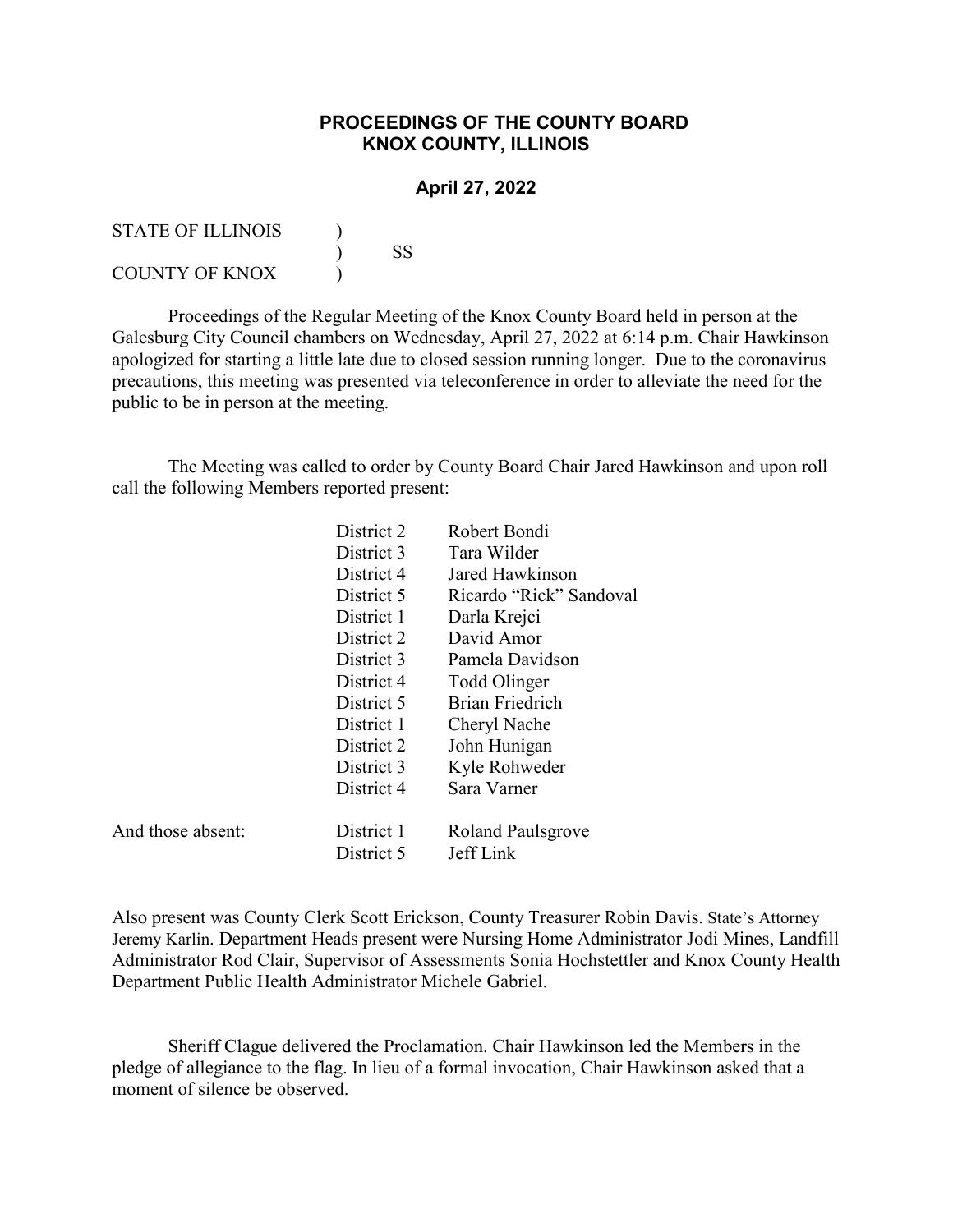Chair Hawkinson asked for additions or deletions to the agenda. He asked for Item 9 to be deleted and no items were added.

Chair Hawkinson asked for public comments. Connie Main stated that her and her husband are from Altona, taxpayers and citizens of Knox County. They feel like they did not receive their homeowner or senior citizen exemptions on their property taxes like they are entitled too for the last few years due to an oversite or misunderstanding with the Knox County Assessment Office.

Motion was made by Member Rohweder and seconded by Member Amor to approve the following items of the consent agenda: 1) minutes of the Regular and Closed Board Meetings for March 23, 2022, 2) claims for Members for per diem and mileage for the meetings of April 2022 and other claims for per diem from meetings, and 3) sales tax and various taxes for the month of January 2022 in the amount of \$114,537.90 and \$35,817.94 and public safety tax in the amount of \$189,069.91. Roll call vote is recorded as follows: Ayes—Bondi, Wilder, Hawkinson, Sandoval, Krejci, Amor, Davidson, Olinger, Friedrich, Nache, Hunigan, Rohweder, and Varner—(13). Noes—(0). Motion carried.

Motion was made by Member Olinger and seconded by Member Sandoval to approve a Proclamation for May  $1^{st}$  to May  $7^{th}$  as National Correctional Officers and Employees week in Knox County. Member Rohweder wanted to acknowledge the cutest officer in the lobby of City Hall and said hello puppy. Roll call vote is recorded as follows: Ayes—Bondi, Wilder, Hawkinson, Sandoval, Krejci, Amor, Davidson, Olinger, Friedrich, Nache, Hunigan, Rohweder, and Varner—(13). Noes—(0). Motion carried.

Motion was made by Member Friedrich and seconded by Member Varner to approve a Proclamation for May 15<sup>th</sup> to May 22<sup>nd</sup> as National Police Week in Knox County. Roll call vote is recorded as follows: Ayes—Bondi, Wilder, Hawkinson, Sandoval, Krejci, Amor, Davidson, Olinger, Friedrich, Nache, Hunigan, Rohweder, and Varner—(13). Noes—(0). Motion carried.

Motion was made by Member Friedrich and seconded by Member Olinger to approve the appointment to the Knoxville Fire Protection District of Thomas Hoben. This is a reappointment. Roll call vote is recorded as follows: Ayes—Bondi, Wilder, Hawkinson, Sandoval, Krejci, Amor, Davidson, Olinger, Friedrich, Nache, Hunigan, Rohweder, and Varner—(13). Noes—(0). Motion carried.

Motion was made by Member Bondi and seconded by Member Rohweder to approve appointments to the Williamsfield Fire Protection District of Ty Landon, Dustin Courson, and Michael Gibbs. These are all re-appointments. Roll call vote is recorded as follows: Ayes— Bondi, Wilder, Hawkinson, Sandoval, Krejci, Amor, Davidson, Olinger, Friedrich, Nache, Hunigan, Rohweder, and Varner—(13). Noes—(0). Motion carried.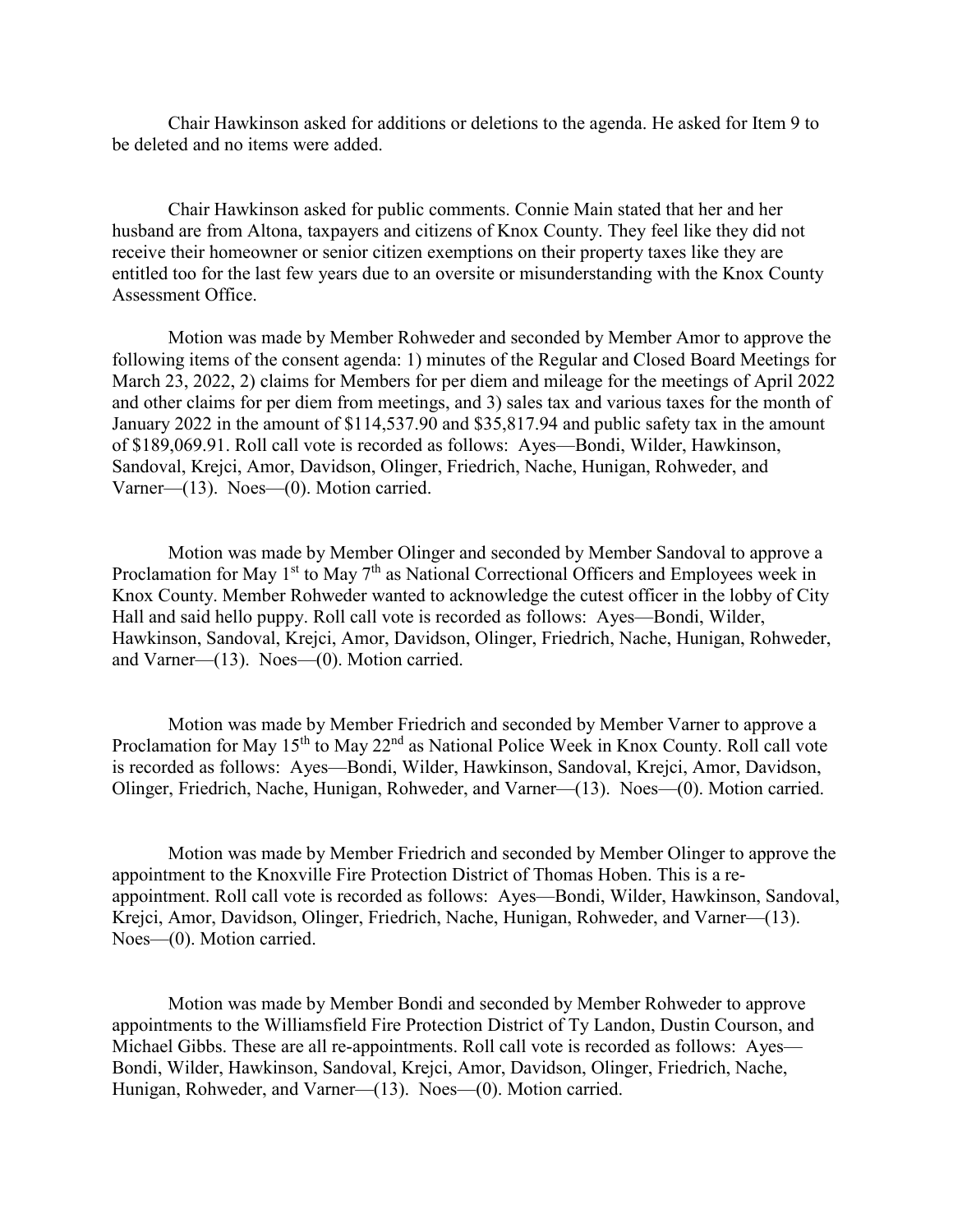Motion was made by Member Bondi and seconded by Member Sandoval to approve the appointment to the Knox County Board of Health of James Wolfe. Roll call vote is recorded as follows: Ayes—Bondi, Wilder, Hawkinson, Sandoval, Krejci, Amor, Davidson, Olinger, Friedrich, Nache, Hunigan, Rohweder, and Varner—(13). Noes—(0). Motion carried.

Member Friedrich presented the monthly report for the Finance, Insurance, Treasurer, Judicial, Veterans, and Clerk/Recorder Committee. The reports are included in the packet.

Motion was made by Member Friedrich and seconded by Member Bondi to approve the Resolution on Deed of Conveyance. Roll call vote is recorded as follows: Ayes—Bondi, Wilder, Hawkinson, Sandoval, Krejci, Amor, Davidson, Olinger, Friedrich, Nache, Hunigan, Rohweder, and Varner—(13). Noes—(0). Motion carried.

Motion was made by Member Friedrich and seconded by Member Bondi to approve the Bid for Health/Life/Dental/Vision Insurance for 2022-2023. Member Friedrich stated that the representative said that Dental will go up 6%. That would be the only thing changing. Roll call vote is recorded as follows: Ayes—Bondi, Wilder, Hawkinson, Sandoval, Krejci, Amor, Davidson, Olinger, Friedrich, Nache, Hunigan, Rohweder, and Varner—(13). Noes—(0). Motion carried.

Motion was made by Member Friedrich and seconded by Member Amor to approve a Resolution authorizing the Chairman to enter into an Investment Grade Audit Agreement with MSI, Inc. Chair Hawkinson stated that this is for performance contract and phase 2 for project manager to authorize for investment grade audit, review placatively and findings for further review. Member Friedrich asked what the cost would be. Chair Hawkinson said that there would be no cost if we move forward. Member Davidson asked if there were other venders or bidders. Chair Hawkinson said no one else put in a bid 2 months ago when it was bid out. Member Friedrich said that MSI was the only bid and this is the next step in the process to get things going. Roll call vote is recorded as follows: Ayes—Bondi, Wilder, Hawkinson, Sandoval, Krejci, Amor, Olinger, Friedrich, Hunigan, Rohweder, and Varner—(11). Noes—Davidson--- (1). Abstain---Nache---(1). Motion carried.

Motion was made by Member Friedrich and seconded by Member Bondi to approve the Memorandum of Understanding between AFSCME Council 31 and the Knox County Board. Member Friedrich said that this is a snow day clarification. Roll call vote is recorded as follows: Ayes—Bondi, Wilder, Hawkinson, Sandoval, Krejci, Amor, Davidson, Olinger, Friedrich, Nache, Hunigan, Rohweder, and Varner—(13). Noes—(0). Motion carried.

Motion was made by Member Friedrich and seconded by Member Amor to approve the Collective Bargaining Agreement with FOP Deputies and Detectives from December 1, 2020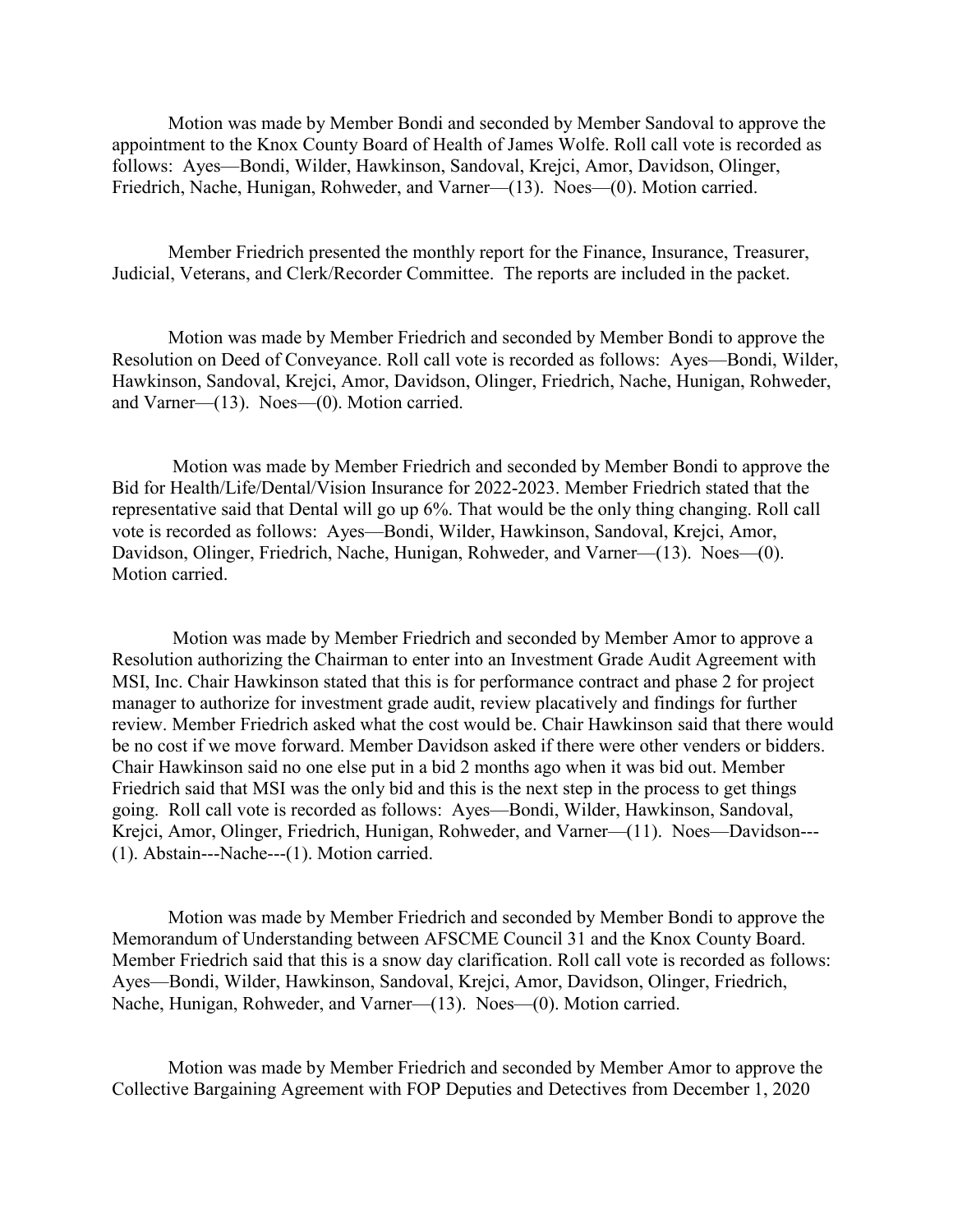through November 30, 2023. Member Friedrich said he wanted to thank Member Amor. Member Amor said that it took a long time to work through but a good negotiation. Member Davidson said thank you to Member Amor and also Treasurer Davis for helping with the numbers. Roll call vote is recorded as follows: Ayes—Bondi, Wilder, Hawkinson, Sandoval, Krejci, Amor, Davidson, Olinger, Friedrich, Nache, Hunigan, Rohweder, and Varner—(13). Noes—(0). Motion carried.

Member Sandoval presented that the monthly report from the Sheriff, Jail, Mary Davis Home, Animal Control, and Building Committee. He stated the reports are in the packet. He said that they are still waiting on bids for the Solenoid Flushometers for the Knox County Jail and the jail population is normal. He wanted to let everyone know that farmers are on the roads and to please watch out for them.

Member Bondi presented the monthly report for the Assessor, Zoning, GIS, Highway, IT, and Landfill Committee. He stated that the reports are in the packet.

Motion made by Member Bondi and seconded by Member Friedrich to approve the Bid and Bring Back for the purchase and application of lignin Sulfonate (Tree Sap) for Approximately 1.5 miles of Oversized Dirt/Gravel Road for the Landfill. Roll call vote is recorded as follows: Ayes—Bondi, Wilder, Hawkinson, Sandoval, Krejci, Amor, Davidson, Olinger, Friedrich, Nache, Hunigan, Rohweder, and Varner—(13). Noes—(0). Motion carried.

Motion made by Member Bondi and seconded by Member Wilder to approve Oneida Network Services to Run Fiber to the Mechanics Building and Old Scale House for the Landfill. Member Bondi said that the expense will be \$7,230 and we will own the fiber once installed. We will have a one-year warranty. After that one year the up keep will be on the county. Any additional line that a home owner wants run will be at there expense. Roll call vote is recorded as follows: Ayes—Bondi, Wilder, Hawkinson, Sandoval, Krejci, Amor, Davidson, Olinger, Friedrich, Nache, Hunigan, Rohweder, and Varner—(13). Noes—(0). Motion carried.

Motion made by Member Bondi and seconded by Member Friedrich to approve the appointment of Michael Gehring as the Republican Member of the Knox County Board of Review and appointed as Chair of the Board of Review for a 2 Year Term. Member Bondi stated that his resume is in the packet and he is well known to the Board and has been involved with the Assessor's Office for many years. Roll call vote is recorded as follows: Ayes—Bondi, Wilder, Hawkinson, Sandoval, Krejci, Amor, Davidson, Olinger, Friedrich, Nache, Hunigan, Rohweder, and Varner—(13). Noes—(0). Motion carried.

Motion made by Member Bondi and seconded by Member Rohweder to approve the appointment of Julie A'Hearn as Democratic Member of the Knox County Board of Review for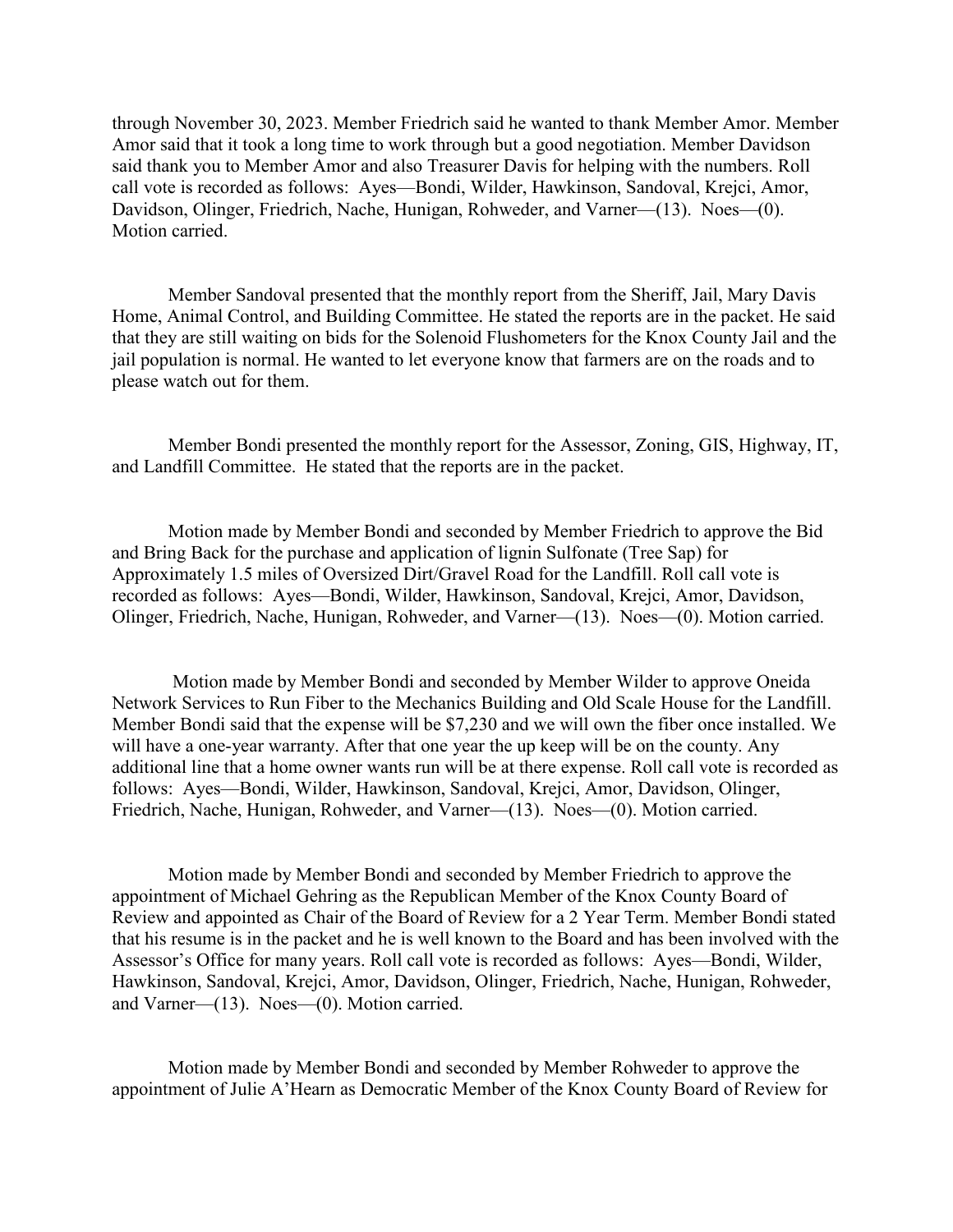a 2 Year Term. Member Bondi stated that her resume is in the packet and she has been a longterm member of the Assessing and Review Board. Roll call vote is recorded as follows: Ayes— Bondi, Wilder, Hawkinson, Sandoval, Krejci, Amor, Davidson, Olinger, Friedrich, Nache, Hunigan, Rohweder, and Varner—(13). Noes—(0). Motion carried.

Motion made by Member Bondi and seconded by Member Olinger to approve Case # AM-01-22 a Text Amendment Change in the Wind Farm Ordinance under 1.07 Permit Requirements. Member Hunigan asked if this was the same project with the wind farms. Assessor Hochstettler stated that this is just fixing clarity on where the wind project stands. Roll call vote is recorded as follows: Ayes—Bondi, Wilder, Hawkinson, Sandoval, Krejci, Amor, Davidson, Olinger, Friedrich, Nache, Hunigan, Rohweder, and Varner—(13). Noes—(0). Motion carried.

Motion made by Member Bondi and seconded by Member Sandoval to approve Case # AM-02-22 – Text Amendment Change in the Knox County Zoning Resolution Section 11.3. Member Bondi thanked Assessor Hochstettler for reviewing and clarifying things. Roll call vote is recorded as follows: Ayes—Bondi, Wilder, Hawkinson, Sandoval, Krejci, Amor, Davidson, Olinger, Friedrich, Nache, Hunigan, Rohweder, and Varner—(13). Noes—(0). Motion carried.

Motion made by Member Bondi and seconded by Member Rohweder to approve Case # CU-07-22 – Conditional Use under Section 5.3.02 of Knox County Zoning Resolution, (27) Banquet Facility by Applicants Roger and Vivian Cochran, 1581 Barefoot Road Knoxville. Member Bondi said that this will allow for a banquet facility. This will be a fun location to have weddings, bands, parties and other outdoor events. Roll call vote is recorded as follows: Ayes— Bondi, Wilder, Hawkinson, Sandoval, Krejci, Amor, Davidson, Olinger, Friedrich, Nache, Hunigan, Rohweder, and Varner—(13). Noes—(0). Motion carried.

Motion made by Member Bondi and seconded by Member Friedrich to approve the Bids for Motor Fuels Tax Materials, Section 22-XX000-00-GG. Roll call vote is recorded as follows: Ayes—Bondi, Wilder, Hawkinson, Sandoval, Krejci, Amor, Davidson, Olinger, Friedrich, Nache, Hunigan, Rohweder, and Varner—(13). Noes—(0). Motion carried.

Motion made by Member Bondi and seconded by Member Amor to approve the Bid for a New Wheel Loader. Member Bondi stated that the current loader is 17 years old and has 4,749 miles on it. It is used to load salt into the salt trucks. Due to that it has a lot of rust and corrosion. There were five bidders Sargent \$159,973.75, Dustin Motors \$189,995, Martin \$210,190, Martin \$205,435, and Caterpillar \$232,658. The lowest bid was from Sargent Equipment at \$159,973.75 with an estimated deliver of February 2023. Highway Engineer Ratermann recommended going with Sargent Equipment which was \$30,000 less. It is a French piece of Equipment. They are an approved vendor with the State of Illinois which have their equipment in operation. They are a well-known brand in the region. They will fix and repair the equipment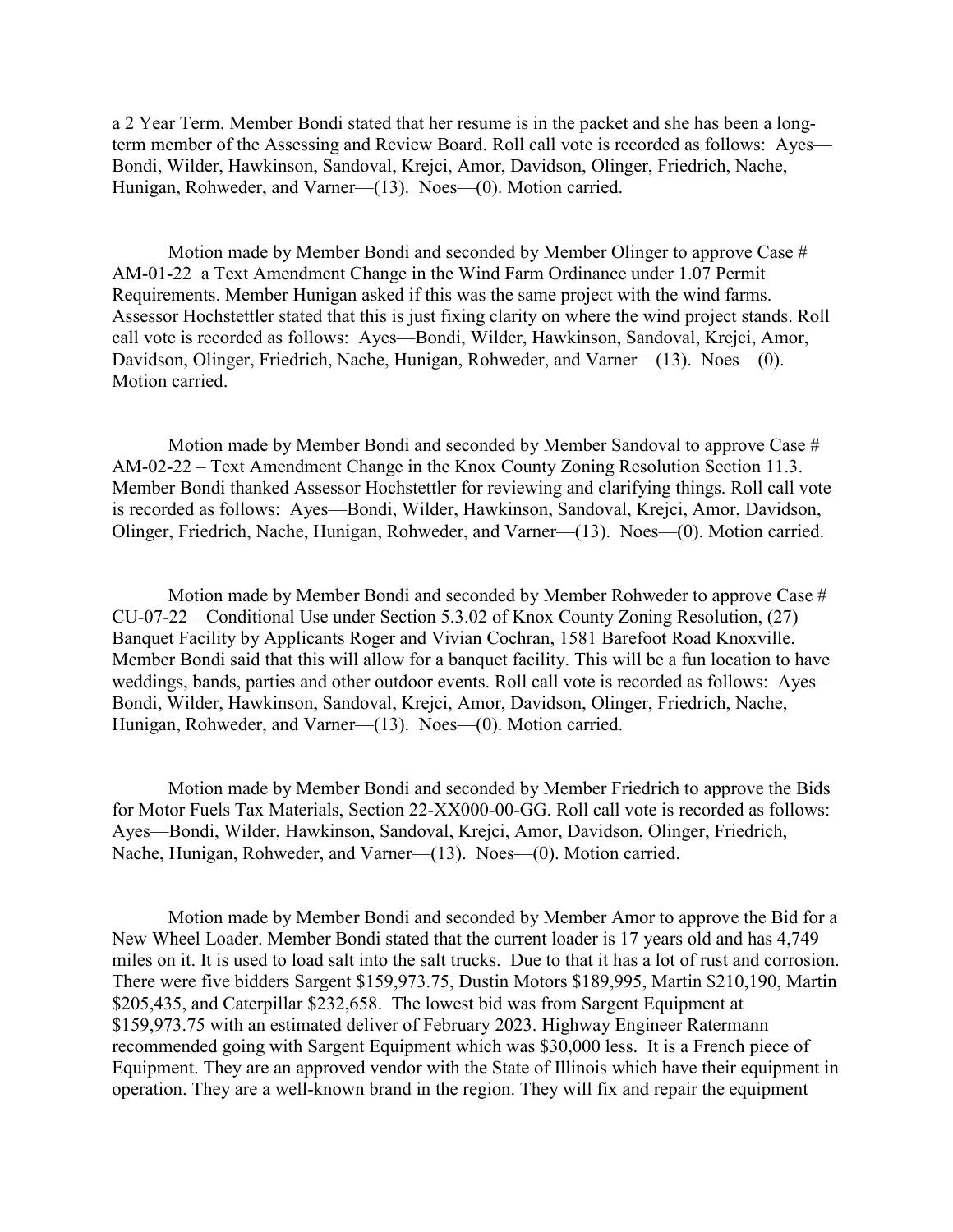within a 24-hour period. Member Amor asked if February 2023 was when it was available. Member Bondi said yes, correct not until February 2023. Member Davidson said that it has foreign materials and we have Case and John Deer. Then we could have to ship it to an unknown vendor then be without the product. When we have service locally. It might be made in America but it is not Union made. She asked what if it breaks down. Member Bondi said that parts are plentiful and made in the Midwest. He said that the same question came up in the Highway Meeting but he understands her point. Member Nache asked about the 24 hours and if anyone around Knox County is using this equipment. Member Bondi said yes and Knoxville is. Member Nache said she stands with Member Davidson that this is a Union County and we need to look harder for Union made products. Member Amor asked if we know that it is not Union made. Member Davidson said yes that she looked it up by the VIN number. Chair Hawkinson said that service is out of St. Louis, West Chicago and Gilberts. They have next day air in the Midwest for parts. The equipment will send them an error code if anything is wrong so they know to send repair out. Member Bondi said that he appreciated the extra research. Roll call vote is recorded as follows: Ayes—Bondi, Wilder, Hawkinson, Sandoval, Krejci, Olinger, and Varner—(7). Noes—Davidson, Nache ---(2). Abstain--- Amor, Friedrich, Hunigan, Rohweder, ---(4). Motion carried.

Member Hunigan presented the report from the Nursing Home committee. The report is in the packet. Hunigan said that this is their third month without having to transfer money from tax revenue. Illinois Public Health is in the building and taking survey. He is confident that the Nursing Home will do well. Wing 4 is almost done and waiting for applicant for the memory wing which is for Alzheimer and Dementia. He said that Administrator Jodi, Member Amor and Chair Hawkinson are helping to apply for ARPA funds for the Nursing Home.

Motion made by Member Hunigan and seconded by Member Friedrich to approve the Write Off Amounts for the Nursing Home Accounts. Member Hunigan said that the finance and business office has been working with Jordan Health Care group. Roll call vote is recorded as follows: Ayes—Wilder, Hawkinson, Sandoval, Krejci, Amor, Davidson, Olinger, Friedrich, Nache, Hunigan, Rohweder, and Varner—(12). Noes—(0). Motion carried.

Motion made by Member Hunigan and seconded by Member Friedrich to approve the Extension of Agreement with Jordan Health Care. Member Hunigan said that their fee with Jordan Health Care is at \$29,998 which is \$4,398 over their original agreement so he is asking for \$15,000 more so they have \$10,000 to work with if needed. He said that the need for them has gone down tremendously and agency cost has also dropped significantly. Roll call vote is recorded as follows: Ayes—Bondi, Wilder, Hawkinson, Sandoval, Krejci, Amor, Davidson, Olinger, Friedrich, Nache, Hunigan, Rohweder, and Varner—(13). Noes—(0). Motion carried.

Chair Hawkinson stated that the reports from the outside committee assignments are in the packet. If anyone has a question in regards to an outside committee or their report, they should contact the Board Member that is serving on that committee and ask them directly.